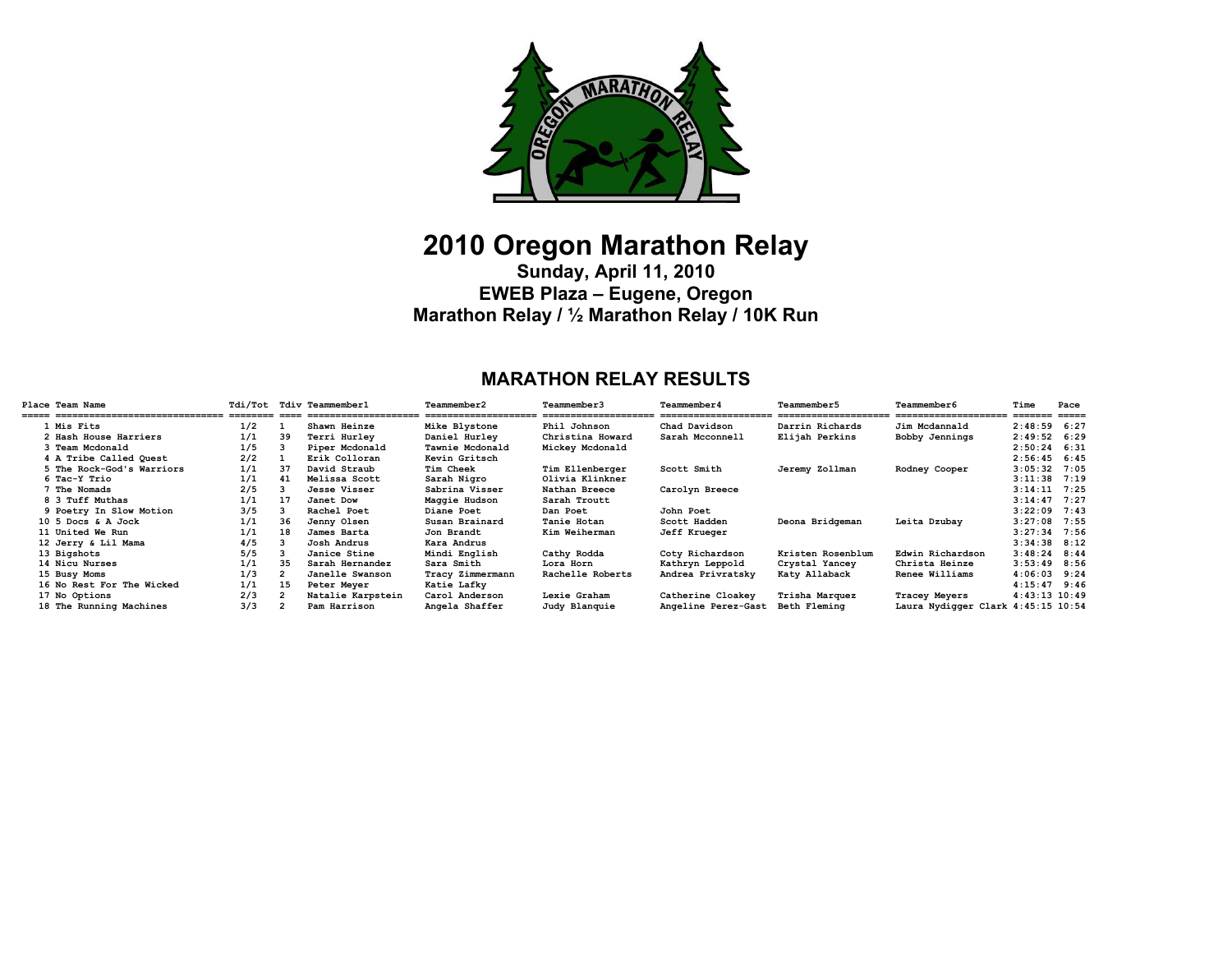# **MARATHON RELAY SPLITS (10K/5K/7K/5K/10K/5K)**

## **1. 2:48:58 Mis Fits**

**========================================** 

- **1 39:08 Darrin Richards**
- **2 20:00 Shawn Heinze**
- **3 29:46 Phil Johnson**
- **4 20:43 Mike Blystone**
- **5 39:20 Jim McDannald**
- **6 20:01 Chad Davidson**

#### **2. 2:49:51 Hash House Harriers**

**========================================** 

- **1 42:39 Elijah Perkins**
- **2 21:33 Daniel Hurley**
- **3 24:35 Terri Hurley**
- **4 19:47 Sarah McConnell**
- **5 39:35 Bobby Jennings**
- **6 21:42 Christina Howard**

### **3. 2:50:23 Team Mcdonald**

**========================================** 

- **1 41:37 Mickey McDonald**
- **2 21:05 Tawnie McDonald**
- **3 24:00 Piper McDonald**
- **4 21:26 Mickey McDonald**
- **5 42:20 Tawnie McDoanld**
- **6 19:55 Piper McDonald**

#### **4. 2:56:45 A Tribe Called Quest**

### **========================================**

- **1 45:04 Erik Colloran 2 19:31 Kevin Gritsch**
- **3 24:34 Kevin Gritsch**
- **4 22:28 Erik Colloran**
- **5 41:31 Kevin Gritsch**
- **6 23:37 Erik Colloran**

#### **5. 3:05:32 The Rock-God's Warriors**

- **========================================**
- **1 44:38 Tim Ellenberger**
- **2 26:34 Scott Smith**
- **3 32:09 David Straub**
- **4 20:39 Jeremy Zollman**
- **5 41:04 Tim Cheek**
- **6 20:28 Rodney Cooper**

# **6. 3:11:38 Tac-Y Trio**

# **========================================**

- **1 44:52 Sarah Nigro**
- **2 20:31 Melissa Scott**
- **3 34:22 Olivia Klinkner**
- **4 22:32 Sarah Nigro**
- **5 44:18 Melissa Scott** 
	- **6 25:03 Olivia Klinkner**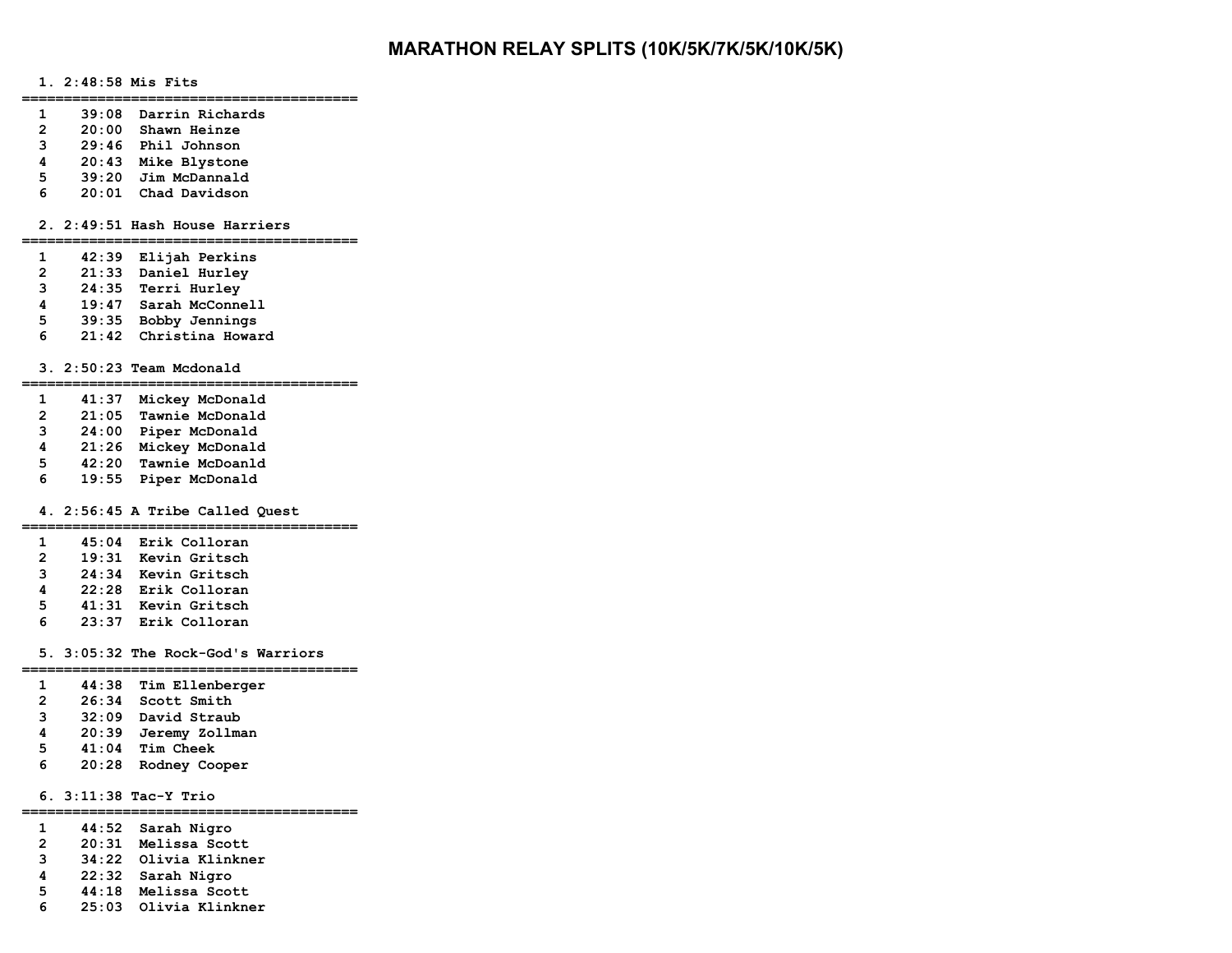**7. 3:14:11 The Nomads** 

**========================================** 

 **1 46:45 Jesse Visser 2 19:35 Nathan Breece 3 40:02 Sabrina Visser 4 24:46 Carolyn Breece 5 40:52 Nathan Breece 6 22:11 Jesse Visser** 

 **8. 3:14:47 3 Tuff Muthas** 

#### **========================================**

- **1 44:55 Janet Dow**
- **2 22:49 Sarah Troutt**
- **3 32:53 Maggie Hudson**
- **4 22:57 Janet Dow**
- **5 48:04 Sarah Troutt**
- **6 23:09 Maggie Hudson**

#### **9. 3:22:09 Poetry In Slow Motion**

#### **========================================**

- **1 52:17 John Poet**
- **2 21:43 Dan Poet**
- **3 35:22 Diane Poet**
- **4 21:38 Dan Poet**
- **5 49:23 Rachel Poet** 
	- **6 21:46 Dan Poet**

#### **10. 3:27:08 5 Docs & A Jock**

#### **========================================**

- **1 46:36 Susan Brainard**
- **2 27:17 Leita Dzubay**
- **3 35:27 Jenny Olsen**
- **4 26:27 Tanie Hotan**
- **5 42:45 Scott Hadden**
- **6 28:36 Deona Bridgeman**

#### **11. 3:27:33 United We Run**

**========================================** 

 **1 58:03 Kim Weiherman 2 23:32 Jon Brandt 3 32:31 James Barta 4 23:36 Jeff Krueger 5 47:51 Jeff Krueger 6 22:00 James Barta** 

### **12. 3:34:37 Jerry & Lil Mama**

#### **========================================**

 **1 41:24 Josh Andrus 2 26:30 Kara Andrus 3 42:45 Kara Andrus 4 29:32 Josh Andrus 5 47:14 Josh Andrus 6 27:12 Kara Andrus**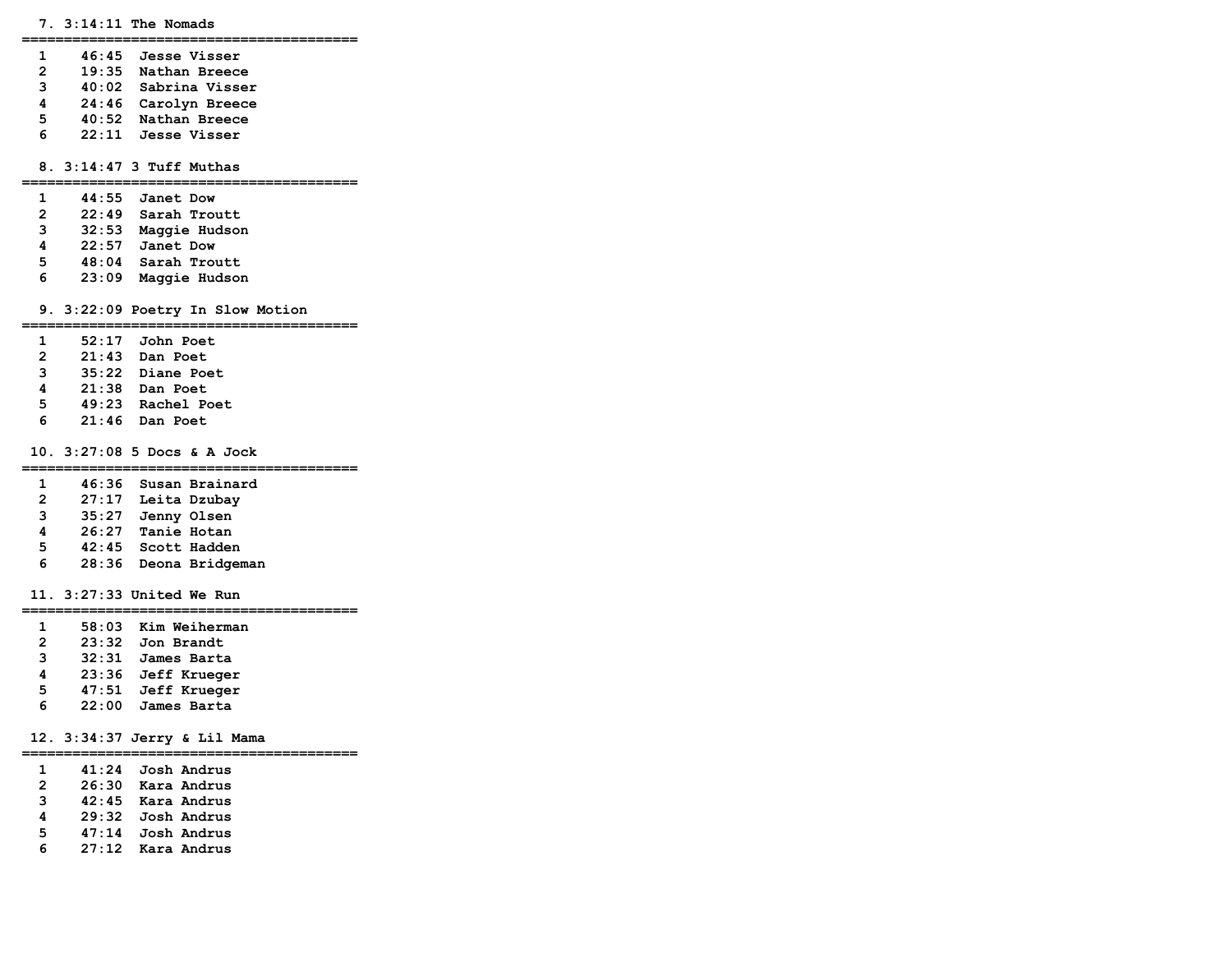#### **13. 3:48:23 Bigshots**

**========================================** 

- **1 48:46 Cathy Rodda**
- **2 27:48 Coty Richardson**
- **3 38:49 Janice Stine**
- **4 36:39 Mindi English**
- **5 51:16 Edwin Richardson**
- **6 25:05 Kristen Rosenblum**

#### **14. 3:53:48 Nicu Nurses**

#### **========================================**

- **1 56:32 Christa Heinze**
- **2 25:54 Sara Smith**
- **3 40:55 Kathryn Leppold**
- **4 27:11 Lora Horn**
- **5 55:09 Sarah Hernandez**
- **6 28:07 Crystal Yancey**

 **15. 4:06:02 Busy Moms** 

### **========================================**

- **1 1:02:00 Janelle Swanson**
- **2 27:04 Renee Williams**
- **3 40:58 Andrea Privratsky**
- **4 29:02 Katy Allaback**
- **5 58:18 Tracy Zimmermann**
- **6 28:40 Rachelle Roberts**

### **16. 4:15:47 No Rest For The Wicked**

#### **========================================**

 **1 57:21 Katie Lafky 2 43:08 Peter Meyer 3 29:16 Peter Meyer 4 30:39 Katie Lafky 5 1:02:21 Peter Meyer 6 33:02 Katie Lafky** 

### **17. 4:36:47 No Options**

#### **========================================**

- **1 50:56 Carol Anderson**
- **2 40:08 Trisha Marquez**
- **3 54:18 Tracey Meyers**
- **4 29:04 Natalie Karpstein**
- **5 56:16 Catherine Cloakey**
- **6 46:05 Carol Anderson**

### **18. 4:45:15 The Running Machines**

#### **========================================**

- **1 1:01:40 Judy Blanquie**
- **2 44:10 Pam Harrison**
- **3 49:02 Laura Nydigger Clark**
- **4 40:08 Beth Fleming**
- **5 57:30 Angeline Perez-Gast**
- **6 32:45 Angela Shaffer**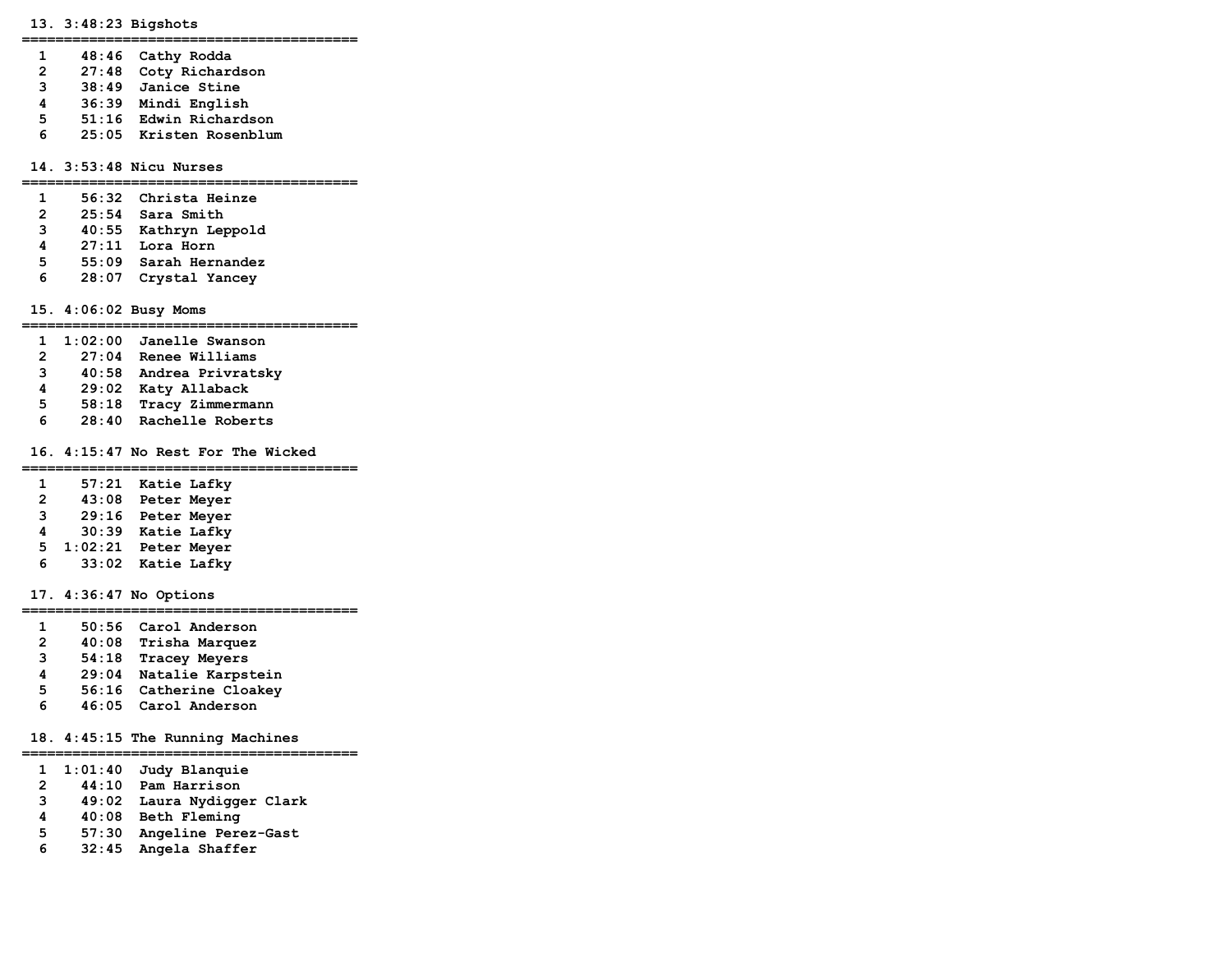| <b>DIVISION</b>         | <b>MALE</b> | <b>FEMALE</b> | <b>COED</b> |
|-------------------------|-------------|---------------|-------------|
| Open                    |             | 2             | 3           |
| <b>School Employees</b> | 4           | 5             | 6           |
| <b>Middle School</b>    | 7           | 8             | 9           |
| <b>High School</b>      | 10          | 11            | 12          |
| Collegiate              | 13          | 14            | 15          |
| Masters (40+)           | 16          | 17            | 18          |
| Super Masters (50+)     | 19          | 20            | 21          |
| Corporate               | 22          | 23            | 24          |
| <b>Government</b>       | 25          | 26            | 27          |
| <b>Police/Fire</b>      | 28          | 29            | 30          |
| <b>Military</b>         | 31          | 32            | 33          |
| <b>Medical/Dental</b>   | 34          | 35            | 36          |
| <b>Running Clubs</b>    | 37          | 38            | 39          |
| <b>Health Clubs</b>     | 40          | 41            | 42          |
| <b>Racewalkers</b>      | 43          | 44            | 45          |

# **MARATHON INDIVIDUAL RESULTS**

**1 Frank Searfus M59 Coos Bay, OR 5:39:27 12:57** 

# **HALF MARATHON RELAY RESULTS**

| Place Team Name            |     |    | Tdi/Tot Tdiv Teammember1 | <b>Teammember2</b> | Teammember3           | Time             | Pace |
|----------------------------|-----|----|--------------------------|--------------------|-----------------------|------------------|------|
|                            |     |    |                          |                    |                       |                  |      |
| 1 Lightning Strikes Thrice | 1/1 | 22 | Joe Uhan                 | Matt Thornton      | <b>Jeff Giulietti</b> | $1:16:54$ 5:53   |      |
| 2 Active Guys              | 1/3 |    | Grea Wilson              | Alan Turanski      |                       | $1:40:09$ 7:39   |      |
| 3 Team Anchor              | 2/3 |    | Dan Chong                | Britt Sexton       |                       | $1:48:04$ $8:15$ |      |
| 4 Two Bessons And Brendan  | 3/3 |    | Jav Besson               | Andrew Besson      | Brendan O'callaghan   | $1:52:39$ 8:36   |      |
| 5 Running Is Religion      | 1/1 | 35 | Shelli Weissman          | Nancy Dougherty    |                       | $2:00:53$ 9:14   |      |

# **HALF MARATHON RELAY SPLITS (10K/5K/6K)**

# **1. 1:16:53 Lightning Strikes Thrice**

#### **========================================**

- **1 34:05 Joe Uhan**
- **2 19:17 Jeff Giulietti 3 23:31 Matt Thornton**
- 

 **2. 1:40:08 Active Guys** 

- **========================================**
- **1 50:07 Greg Wilson**
- **2 23:03 Alan Turanski**
- **3 26:58 Alan Turanski**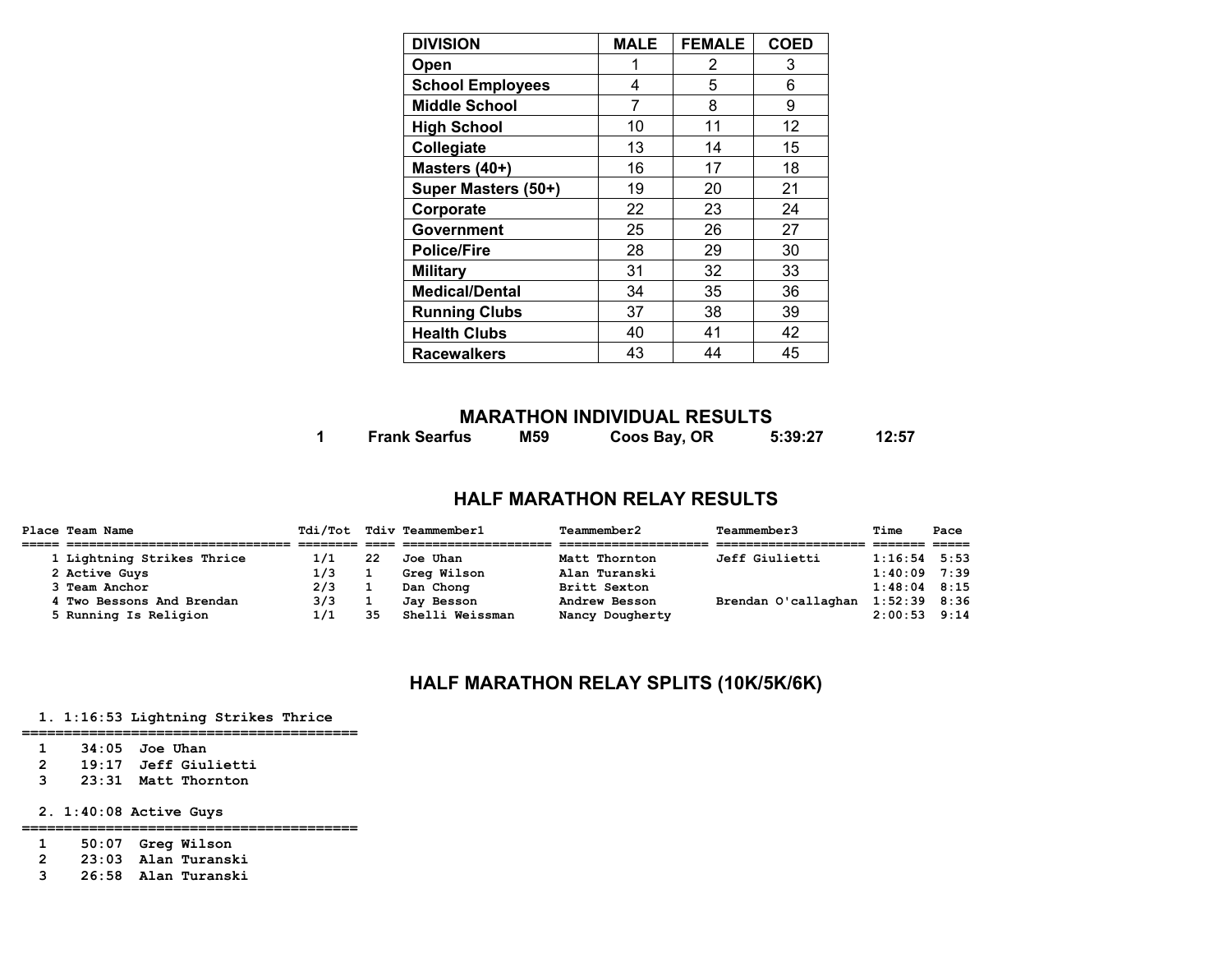**========================================** 

- **1 56:25 Britt Sexton**
- **2 23:05 Dan Chong**
- **3 28:33 Dan Chong**

 **4. 1:52:38 Two Bessons And Brendan** 

- **========================================**
- **1 50:25 Andrew Besson**
- **2 28:54 Jay Besson**
- **3 33:19 Brendan O'Callaghan**

 **5. 2:00:52 Running Is Religion** 

**========================================** 

 **1 53:11 Nancy Dougherty** 

 **2 31:52 Shelli Weissman** 

 **3 35:49 Nancy Dougherty** 

| <b>DIVISION</b>         | <b>MALE</b> | <b>FEMALE</b> | <b>COED</b> |
|-------------------------|-------------|---------------|-------------|
| Open                    |             | 2             | 3           |
| <b>School Employees</b> | 4           | 5             | 6           |
| <b>Middle School</b>    | 7           | 8             | 9           |
| <b>High School</b>      | 10          | 11            | 12          |
| Collegiate              | 13          | 14            | 15          |
| Masters (40+)           | 16          | 17            | 18          |
| Super Masters (50+)     | 19          | 20            | 21          |
| Corporate               | 22          | 23            | 24          |
| Government              | 25          | 26            | 27          |
| <b>Police/Fire</b>      | 28          | 29            | 30          |
| <b>Military</b>         | 31          | 32            | 33          |
| <b>Medical/Dental</b>   | 34          | 35            | 36          |
| <b>Running Clubs</b>    | 37          | 38            | 39          |
| <b>Health Clubs</b>     | 40          | 41            | 42          |
| <b>Racewalkers</b>      | 43          | 44            | 45          |